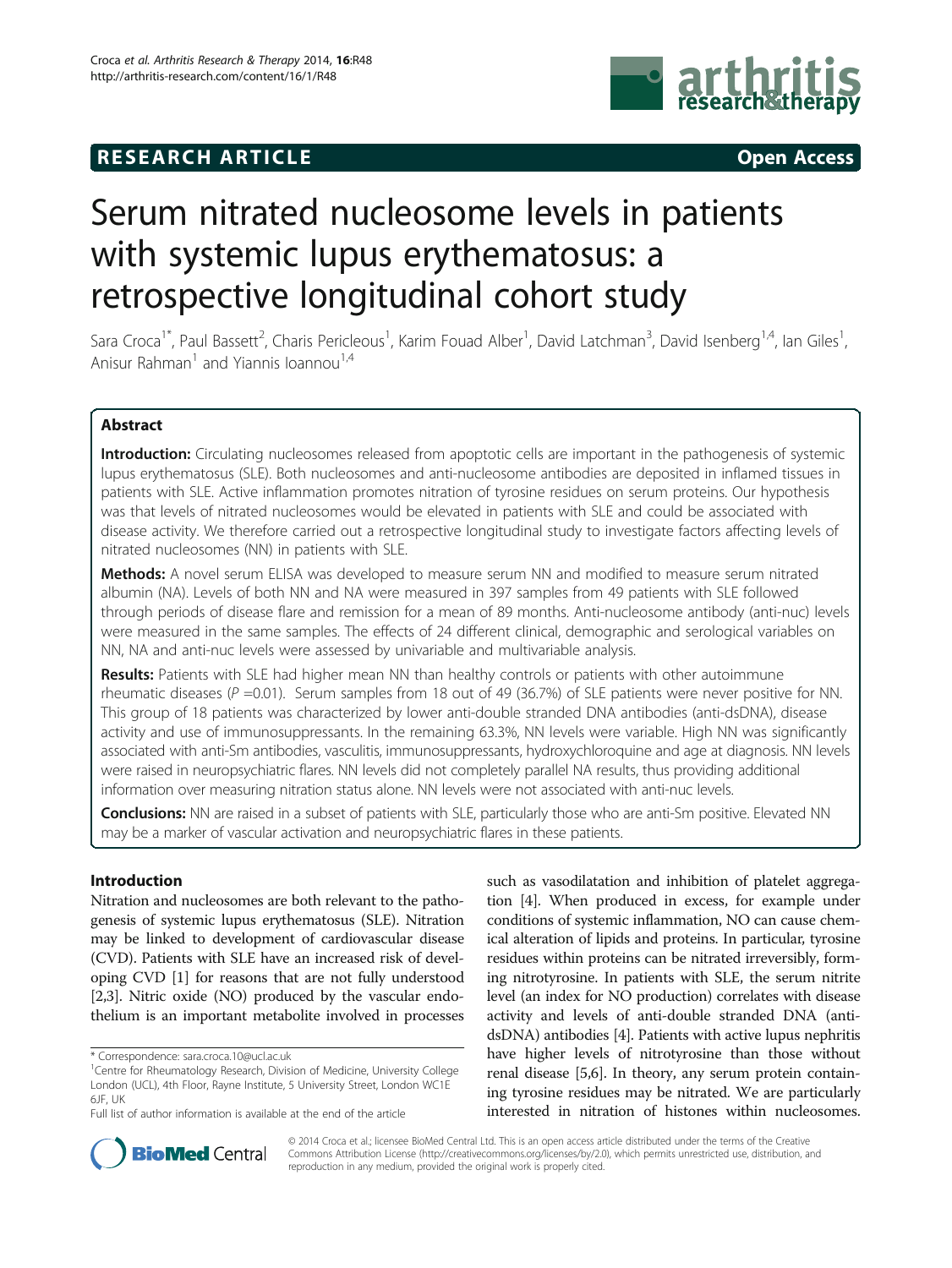Nucleosomes are released during apoptosis and this apoptotic debris is not cleared efficiently in patients with SLE [[7](#page-9-0)]. Both nucleosome and anti-nucleosome antibody levels are elevated in these patients [[8\]](#page-9-0) and deposition of nucleosome-anti-nucleosome complexes is important in lupus nephritis [[9](#page-10-0)]. Thus, our hypothesis is that levels of nitrated nucleosomes (NN) in the serum of patients with SLE could rise, particularly during flares of disease activity. We developed a novel enzyme-linked immunosorbent assay (ELISA) to test this hypothesis.

The principle of this novel ELISA is that serum proteins containing nitrotyrosine residues are captured on the plate using an anti-nitrotyrosine antibody and the subset of captured proteins that contain histones are then detected using a polyclonal anti-histone antibody. The method detects any analyte that contains both histones and nitrotyrosine. Since histones in serum occur primarily in the form of nucleosomes we refer to this as a NN ELISA rather than nitrated histone ELISA. Nucleosomes nitrated on proteins other than histones would also be detected. Hence, the ELISA detects the presence of nitrated tyrosine residues upon a protein either complexed with histones or upon core histones themselves.

We carried out measurements of NN levels in 397 samples taken from 49 patients at different time points, including times of disease flare and remission. We carried out univariable and multivariable analyses to determine the demographic and clinical factors that are associated with NN levels. We also measured levels of nitrated albumin (NA) as a surrogate marker of overall nitrative stress (given that albumin is a ubiquitous protein in serum) and the levels of anti-nucleosome antibodies (anti-nuc). Antinuc levels were measured to test whether they correlate with NN levels, which could be the case if nitration of nucleosomes is important in making them more antigenic.

# Methods

# Patients and samples

Longitudinal serum samples  $(n = 397)$  were selected retrospectively from a cohort of 49 patients with SLE followed at University College London Hospital (UCLH) with a mean of eight samples per patient (SD 2.16; min 3; max 14) and a mean follow-up of 89 months (SD 46; min 14; max 180). All patients fulfilled the revised American College of Rheumatology (ACR) classification criteria for SLE [\[10](#page-10-0)]. We particularly selected patients who had suffered flares of disease activity. Samples were also obtained from 37 healthy control subjects and 38 autoimmune disease controls (13 with rheumatoid arthritis, 12 with myositis and 13 with Sjogren's syndrome).

For all SLE patient samples where data were available (94% of samples), we obtained anti-dsDNA antibody and complement C3 levels and disease activity from the date of the sample and from the previous three assessments.

Anti-dsDNA antibody and C3 levels were measured in the routine clinical laboratory at UCLH using enzyme-linked immunosorbent assay (ELISA) (Shield Diagnostics, Dundee, UK) and laser nephelometry, respectively. Based on the normal limits for our laboratory, anti-dsDNA level >50 IU/ml was defined as high and C3 level <0.9 g/l as low.

Disease activity was measured using the classic British Isles Lupus Assessment Group (BILAG) index [[11](#page-10-0)]. The more recent BILAG 2004 index was not used as many of the samples had been taken before 2004. Current activity (on the date of the sample) for each system was defined as high if the BILAG score was A or B and low if it was C, D or E. Disease activity over the most recent four assessments was characterized as persistently low activity (if BILAG C, D or E was recorded in all systems on each occasion) or persistently moderate-high activity (in the presence of A or ≥1 B score in any BILAG system on at least two out of four occasions). Over 90% of all samples fell into one of those two categories and the rest were excluded from this part of the analysis.

Data on ethnicity, gender, drug therapy and anti-Sm, anti-RNP, anti-Ro and anti-La (all tested by ELISA) antibody status of the patients were obtained from the clinical records of the patients.

Ethical approval was granted by the joint UCL/UCLH Research Ethics Committee and subjects gave informed consent for use of their stored serum samples.

#### Serum assays

#### Capture ELISA to detect nitrated nucleosomes

The whole assay was done at room temperature (RT) except where specified and plates were washed three to four times with PBS-0.1% Tween (PBST) between steps. We divided 96-well streptavidin plates in half: the test side was coated with biotinylated polyclonal goat anti-nitrotyrosine antibody (Abcam 27646, VWR Lutterworth, UK) diluted 1:1,000 in PBS and the control side coated with PBS (75 μL per well). After one hour incubation, plates were washed and blocked with 200 μL of 0.5% ovalbumin in PBST (OVA-BST) for one hour. After washing, serum samples were loaded in duplicate onto the plates (100 μL/well) at 1:30 dilution in PBS such that each sample was loaded in two wells on the test side and two matching wells on the control side. After one hour incubation at 37°C and washing, 50 μL per well of rabbit anti-histone H3 antibody (sc-10809, Santa Cruz Biotechnology, Santa Cruz, CA, USA) diluted at 1:2,000 in OVA-BST were added and the plates were incubated for one hour. After washing, 50 μL per well of goat anti-rabbit IgG horse radish peroxidase (HRP) conjugate (Dako P0448, Dako, Ely, UK) diluted at 1:2,000 in 0.5% OVA-BST was added. After incubating for one hour and washing, HRP substrate was added (100 μL per well) and incubated for 10 minutes. The reaction was stopped with 100 μL sulphuric acid and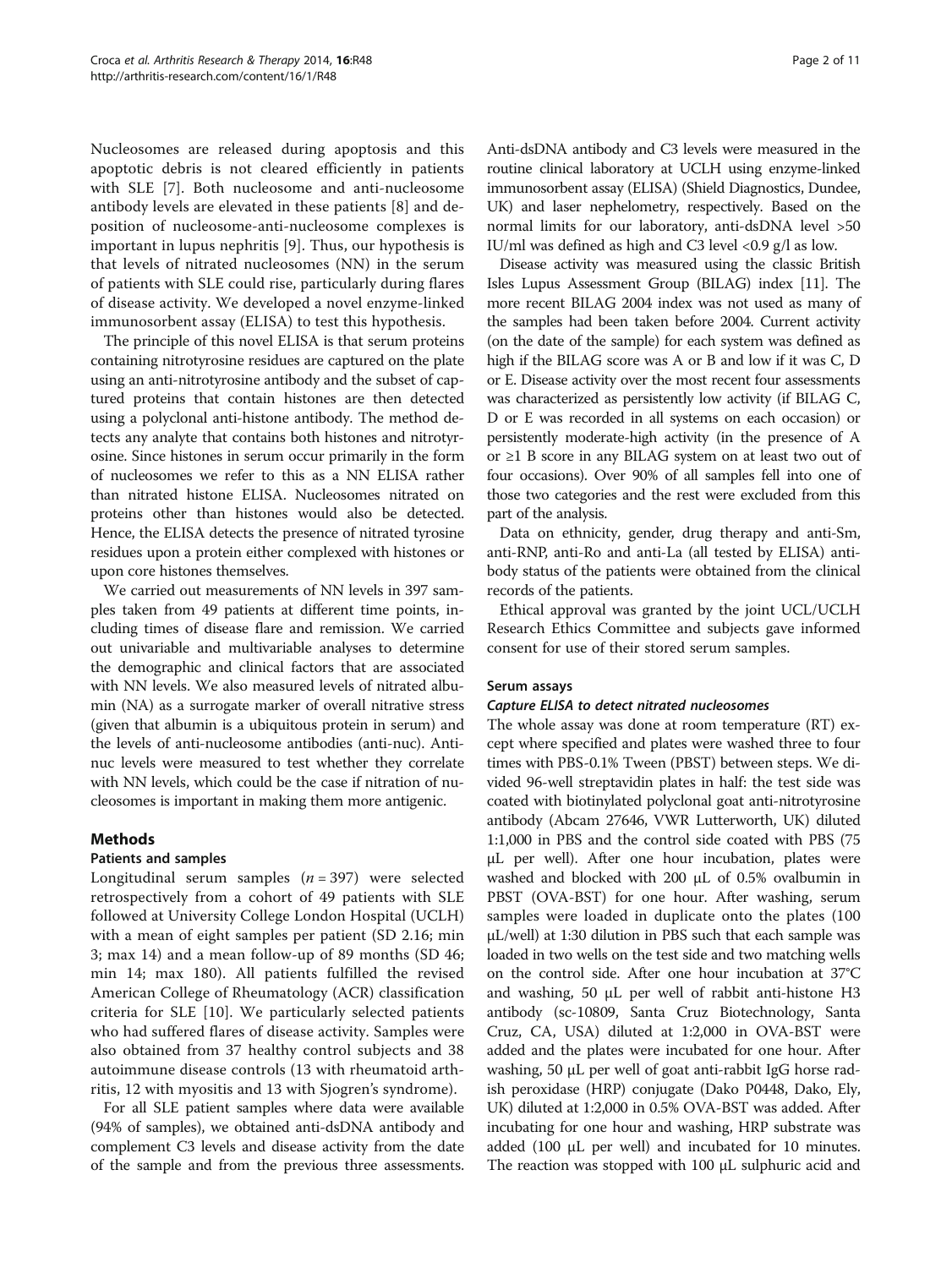optical density (OD) read at 450 nm. The net OD reading for each sample was calculated by subtracting the OD in the control well from that in the matching test well to exclude non-specific background binding.

In order to be able to compare OD values obtained from different plates on different days, we prepared an in-house standard positive control sample that was loaded in serial dilutions (range 1:15 to 1:120) on every plate. This inhouse standard was prepared by pooling serum samples from several patients who had been found to have high serum NN levels in this assay. The mean net OD from duplicate test samples was converted to absorbance units (AU) by comparison to the standard curve of OD for the serial dilutions of the positive control sample on each Plate. A total of 100 AU was defined as the OD given by a 1:30 dilution of the positive control sample. The OD for this 1:30 dilution was reproducibly high, ranging between 1.03 and 1.37.

The NN assay was reproducible with an intra and inter-plate coefficient of variation of <10%.

#### Capture ELISA to detect nitrated albumin

This ELISA protocol was identical to the NN capture ELISA with the following exceptions. The blocking agent was 0.5% agarose in PBS and the anti-histone H3 antibody used was replaced with a rabbit polyclonal antihuman albumin antibody (Abcam 2406).

#### Direct ELISA to detect anti-nucleosome antibodies (IgG)

All steps were carried out at 37°C. The test side of the plate was coated with 50 μL per well of nucleosome antigen (Arotec ATN02-02, Binding Site Ltd, Birmingham, UK) diluted 1:500 in 20 mM Tris/HCL buffer (pH 8.0) containing 0.15 M of NaCl; the control side was coated with buffer alone. Incubation for two hours, then blocking with 1% bovine serum albumin in PBST (BSA-PBST) for one hour were followed by sample loading in duplicate into test and control wells at 1:50 dilution in BSA-PBST. As the positive control, a pooled serum sample was serially diluted (range 1:15 to 1:120) and loaded in the same way. After a 30-minute incubation, goat polyclonal anti-human IgG HRP conjugate (A6029, Sigma, Dorset, UK) diluted at 1:1,000 in BSA-PBST was added. After incubating for 30 minutes, HRP substrate was added and subsequent steps were as for the NN ELISA.

#### Statistical methods

The three outcomes in the analyses were serum NN levels, NA levels and anti-nuc levels. All outcomes were found to have a highly positively skewed distribution, which could not be transformed to a more normally distributed scale. Thus, the outcomes were assumed to follow a negative binomial distribution. Due to the longitudinal nature of the cohort, multiple samples for each patient were considered. To allow for the non-independence of the data, multilevel statistical methods were used for analysis. Two level models were used with individual measurements clustered within patients. The analyses, performed using multilevel negative binomial regression, were performed in two stages. First, the separate effect of each factor upon the outcome was examined in a series of univariable analyses. Subsequently, the joint effect of factors was examined in a multivariable analysis. A backward selection procedure was employed to retain only the statistically significant variables. Variance inflation factors were used to assess collinearity between variables and, as a result, some variables that were collinear with other variables were excluded from the multivariable stage of the analysis.

Additional analyses grouped patients as either NN positive or negative depending on their nitrated nucleosome values. Variables measured at the patient level were compared between groups using either Fisher's exact test for the categorical variables or the unpaired t-test for continuous variables.

Sample level variables were analyzed using multilevel regression methods to allow for the repeat measurements from each patient. Multilevel logistic regression was used to compare binary variables between groups, while multilevel linear regression was used for continuous variables. Continuous variables found to have a positively skewed distribution were given a log transformation before the analysis.

# Results

# Characteristics of subjects

The mean age of the patients with SLE at the time of the earliest sample assayed was 36 years (SD 13.0) and 81% were female. A total of 23 were Caucasian, 18 Afro-Caribbean and 8 other ethnicities. For the healthy controls, the mean age was 31.6 years (SD 6.0) and 62% were female. A total of 27 were Caucasian, 1 Afro-Caribbean and 6 other ethnicities.

Of the 49 patients with SLE, 21 were anti-Ro positive, 6 anti-La positive, 15 anti-RNP positive and 11 anti-Sm positive. During the follow-up period, 29 patients had at least one elevated anti-dsDNA, 32 had at least one low C3 and 46 suffered at least one flare (BILAG A or B in at least one system). Flares in all eight systems of the classic BILAG index were represented in the cohort.

# Serum NN levels are higher in patients with SLE than in healthy controls or patients with other autoimmune diseases

Figure [1](#page-3-0) shows that mean levels of serum NN in patients with SLE were significantly higher in patients with SLE than in healthy controls or patients with other autoimmune diseases - rheumatoid arthritis, myositis or Sjogren's syndrome  $(P = 0.01$  by one-way ANOVA/Kruskal Wallis test). We do not have formal disease activity measurements for the patients with these other diseases but in most cases, samples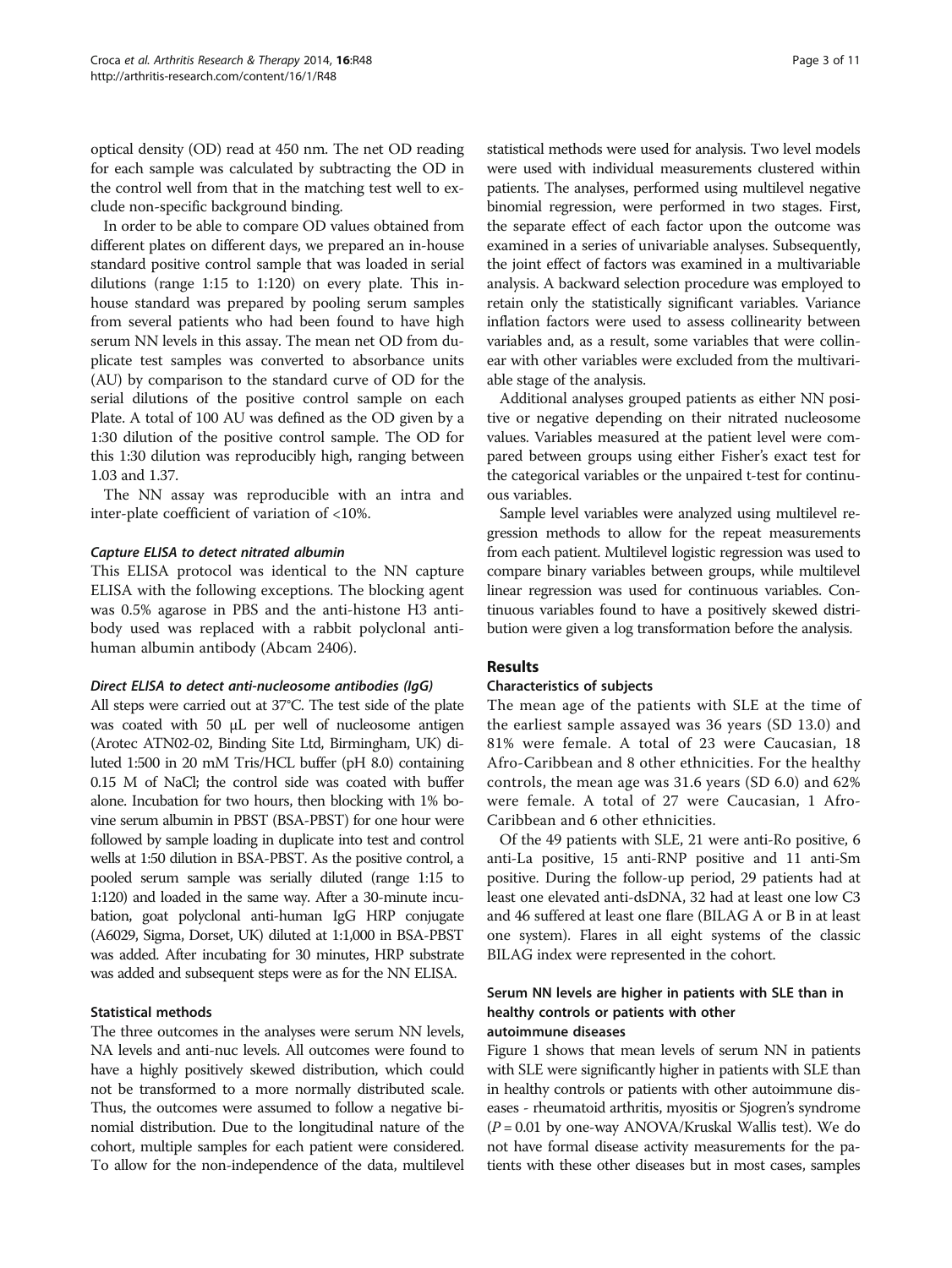<span id="page-3-0"></span>

were taken when patients were symptomatic. Since NN levels were very low in 31/38 of these patients, we do not believe that active rheumatoid arthritis, myositis or Sjogren's syndrome is associated with raised NN levels.

# Serum NN are present in 63% of patients with SLE and the levels of NN in these patients vary over time

Of the 49 patients with SLE tested, 18 never had detectable serum NN, whereas the other 31 (63%) had serum NN levels that varied significantly over time (mean 32 AU, SD 62.2, range 0 to 270). The characteristics of the 18 NN-negative patients and the other 31 patients are compared in Table [1.](#page-4-0) All patients who never had NN were anti-Sm negative, whereas 35% of the others were anti-Sm positive  $(P = 0.004)$ . This clear dichotomy did not apply to any of the other antibody specificities that were tested, though the mean anti-dsDNA level in NN-positive patients was almost twice that seen in NN-negative patients. A total of 63.2% of NN-positive samples, but only 25.2% of NN-negative samples, came from patients who were taking immunosuppressants  $(P = 0.001)$ .

Figure [2](#page-5-0) shows the variation of serum NN levels over time in five patients with SLE (patients SLE 9, 15, 18, 41 and 42) compared to variations in anti-dsDNA level (Figures [2](#page-5-0)A-E) and global BILAG score (Figures [2F](#page-5-0)-J). None of these patients showed close relationships between anti-dsDNA and NN over time. In some cases, such as SLE 9, 15 18 and 42, NN levels follow disease activity more closely than anti-dsDNA. This is especially striking in cases SLE 15 and 42, where antidsDNA is always low. However, there are other cases where the NN level is persistently low and anti-dsDNA follows activity more closely (patient SLE 41) and it is important to remember that approximately a third of patients never had raised NN levels.

# Clinical, demographic and serological variables associated with serum NN and NA levels in patients with SLE

Our hypothesis was that the levels of NN in patients with SLE would be affected both by the overall level of nitration and by the level of serum nucleosomes present as a target for nitration. If this were true, there should be detectable differences between the variables influencing serum NN levels and those influencing NA levels. These differences clearly exist, as shown in Table [2](#page-6-0), which includes results from univariable analysis of 24 factors.

NN levels were twice as high in men as in women. NA levels were five times as high in men as in women. The effects of ethnicity on NA are the opposite of the effects on NN. Caucasians had the lowest NA levels but highest NN levels of any ethnic group. For both NN and NA there was a complex non-linear relationship with both disease duration and age at diagnosis. NN levels were lowest in very young and very old subjects with a peak NN level at age 30 and at disease duration of eight years.

Anti-Sm positivity was strongly associated with both elevated NN and elevated NA.

We did not detect any association with the commonly used serological markers of active lupus (elevated antidsDNA and low C3) or with persistent overall disease activity for either NN or NA. Considering the individual systems of the body, we found that vasculitis flares (that is, A or B score in the vasculitis domain of BILAG) were associated with significantly raised serum NN and NA. NN but not NA was raised in cardiorespiratory flares. Renal flares were associated with a significant decrease in NA but not in NN. There were no statistically significant differences between flare  $(A/B)$  and non-flare  $(C/D/E)$  samples for other systems but for neuropsychiatric flares the NN levels in C/D/E samples were approximately 50% of those in A/B samples. This difference did not reach statistical significance due to wide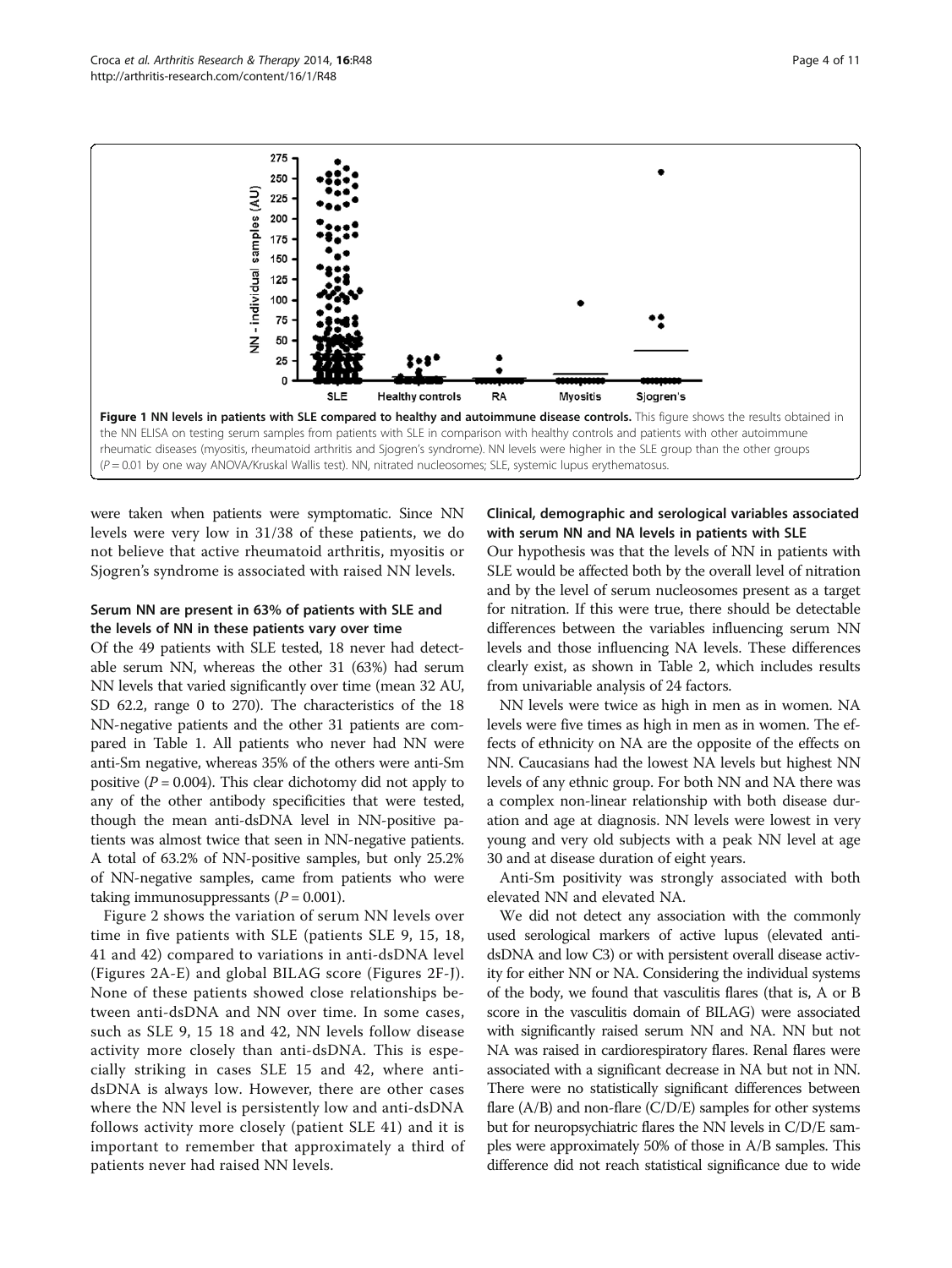|                                                                 | NN-negative          | NN-positive          | P-value |
|-----------------------------------------------------------------|----------------------|----------------------|---------|
|                                                                 | (n patients = $18$ ) | (n patients = $31$ ) |         |
|                                                                 | (n samples $= 144$ ) | $(n$ samples = 253)  |         |
| Mean age at first sample (SD) <sup>(*)</sup>                    | 37.7(13.1)           | 34.9 (12.8)          | 0.47    |
| % Female $(n)$ <sup>(*)</sup>                                   | 77.8 (14)            | 83.9 (26)            | 0.71    |
| Ethnicity <sup>(*)</sup>                                        |                      |                      | 0.41    |
| % AC (n)                                                        | 27.8(5)              | 41.9(13)             |         |
| % $C(n)$                                                        | 61.1(11)             | 38.7 (12)            |         |
| % Other (n)                                                     | 11.1(2)              | 19.3(6)              |         |
| Median anti-dsDNA IU/ml (IQR) <sup>(**)</sup> ( <sup>†)</sup>   | 29 (13, 97)          | 82 (17, 171)         | 0.18    |
| Mean C3 g/l $(SD)$ <sup>(**)</sup>                              | 1.0(0.2)             | 0.9(0.3)             | 0.10    |
| Median Global BILAG score (IQR) <sup>(**)</sup> ( <sup>†)</sup> | 5(2, 8)              | 5(3, 10)             | 0.22    |
| % anti-Sm positive (n) <sup>(*)</sup>                           | 0.0(0)               | 35.5(11)             | 0.004   |
| % anti-RNP positive (n) <sup>(*)</sup>                          | 27.8(5)              | 32.3(10)             | 1.00    |
| % anti-Ro-positive (n) <sup>(*)</sup>                           | 38.9(7)              | 45.2 (14)            | 0.77    |
| % anti-La positive (n) <sup>(*)</sup>                           | 16.7(3)              | 9.7(3)               | 0.66    |
| % on hydroxychloroquine (n) <sup>(**)</sup>                     | 42.1 (61)            | 44.7 (113)           | 0.66    |
| % on immunosuppressants (n) <sup>(**)</sup>                     | 25.7(37)             | 63.2 (160)           | 0.001   |
| % on $\geq$ 5 mg/day corticosteroids (n) <sup>(**)</sup>        | 68.1 (98)            | 78.3 (198)           | 0.31    |

#### <span id="page-4-0"></span>Table 1 Comparison of patients with SLE who never had serum NN with the rest of the group

 $\overline{(*)}$ Analysis performed at the patient level.

 $(***)$ Analysis performed at the sample level.

Statistical comparison performed on log scale.

Footnote - Global BILAG score is calculated from the formula A = 9, B = 3, C = 1, D = 0, E = 0 as described in previous papers [[12](#page-10-0)]. Bold type indicates statistically significant P-values (P <0.05). BILAG, British Isles Lupus Assessment Group; NN, nitrated nucleosomes; RNP, ribonucleoprotein; SLE, systemic lupus erythematosus.

confidence intervals. There was no effect of neuropsychiatric flares on NA levels.

Treatment with hydroxychloroquine was associated with elevated NN and NA levels. Immunosuppressants (including mycophenolate, azathioprine, methotrexate and cyclophosphamide) were only associated with elevated NN, whereas high dose corticosteroid treatment was associated with neither NN nor NA.

Tables [3](#page-7-0) and [4](#page-7-0) show the results of multivariable analysis of associations with NN and NA, respectively. Disease duration, ethnicity, negative anti-La, albumin and low renal disease activity are all associated with NA but not NN, whereas hydroxychloroquine and high vasculitis disease activity are associated with NN but not NA. Age at diagnosis, anti-Sm antibody positivity and treatment with immunosuppressants all show similar associations with both NN and NA levels. In particular, anti-Sm positivity shows a very strong independent association with both NN and NA  $(P<0.001$  for both).

# There is no association between serum levels of NN and anti-nuc in multivariable analysis and different variables are associated with these outcomes

Both univariable and multivariable analyses of the factors associated with serum anti-nuc levels were performed. Only the results of multivariable analysis are presented

here (in Table [5](#page-8-0)), as use of anti-nuc as a biomarker in SLE has been studied extensively by other authors [[13-15\]](#page-10-0) and is not the subject of our paper.

Samples obtained from men had higher anti-nuc levels than samples from women. Both increasing age at diagnosis and increasing disease duration were associated with significant reductions in anti-nuc levels. Increasing antinuc levels were associated with elevated anti-dsDNA as noted by previous authors [\[14,15\]](#page-10-0) and with low C3. In contrast to the results obtained with NN and NA, there was no relationship between anti-nuc and anti-Sm status. There were no associations between treatment with hydroxychloroquine or immunosuppressants and levels of anti-nuc.

Most importantly from the point of view of the present study, there was no significant association between NN and anti-nuc levels on multivariable analysis suggesting that nitration probably does not affect the immunogenicity of nucleosomes.

# **Discussion**

In this paper we describe a novel capture ELISA that measures serum levels of NN. Mean NN levels are significantly higher in patients with SLE than in healthy controls or in patients with other autoimmune rheumatic diseases but there is a subset of patients with SLE who never test positive for NN. These persistently NN-negative patients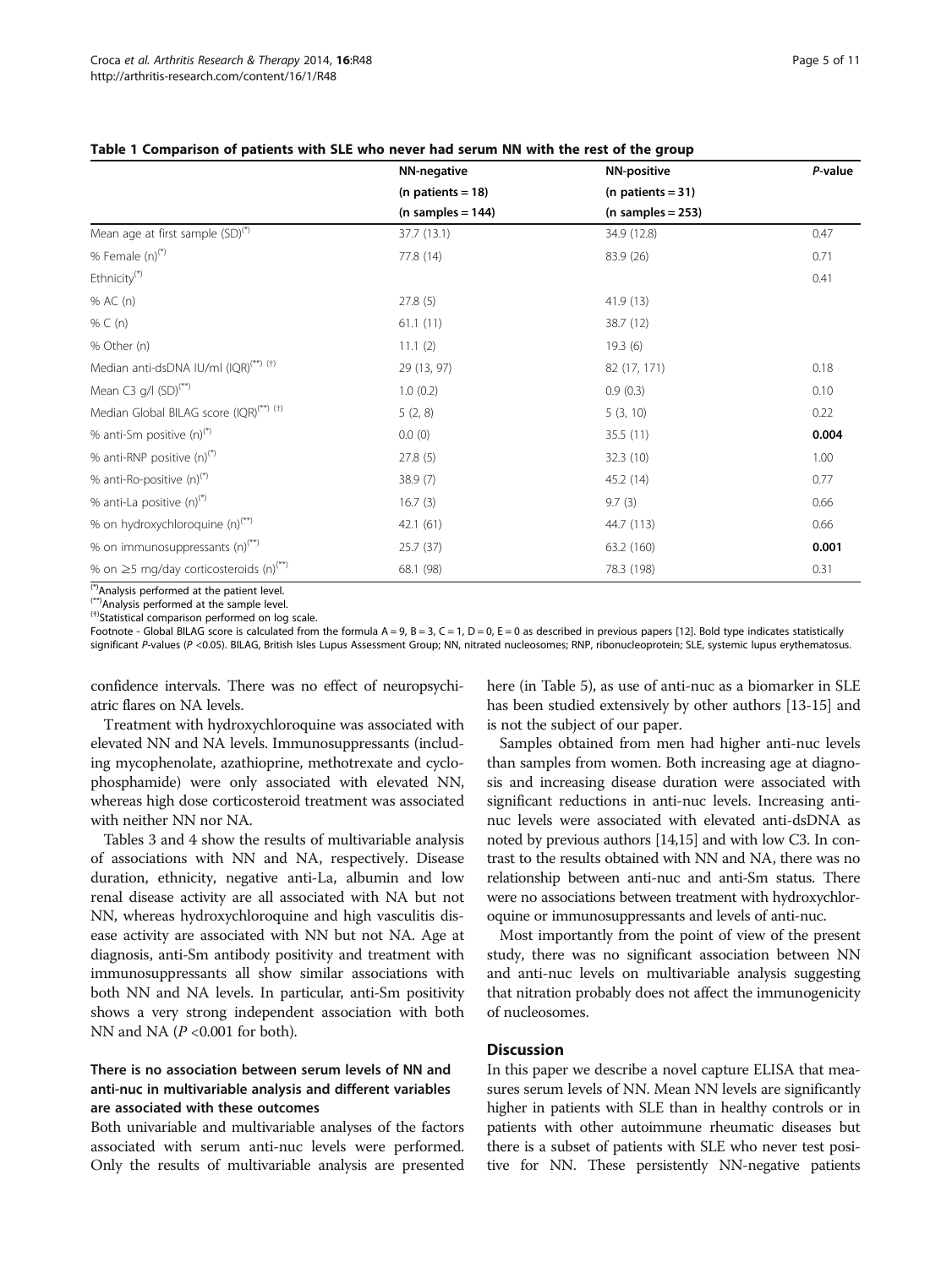<span id="page-5-0"></span>

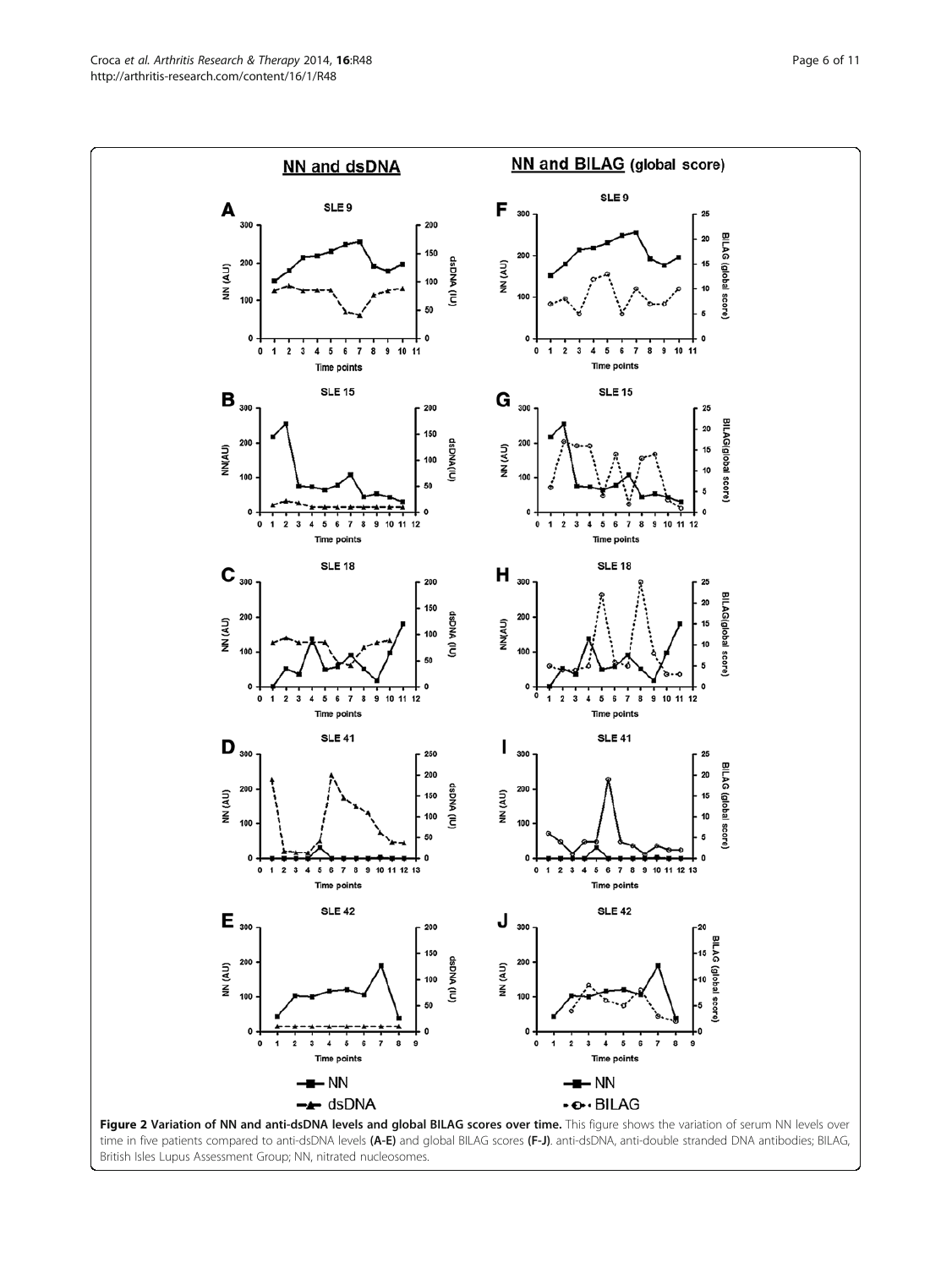# <span id="page-6-0"></span>Table 2 Univariable analysis of factors associated with serum NN and NA levels in patients with SLE

| Variable                                            | Category/term                       | <b>Ratio for NN</b><br>(95% CI) | P-value for NN | <b>Ratio for NA</b><br>(95% CI) | P-value<br>for NA |
|-----------------------------------------------------|-------------------------------------|---------------------------------|----------------|---------------------------------|-------------------|
| Gender*                                             | Female $(n = 336)$                  | 1                               |                | 1                               |                   |
|                                                     | Male $(n = 61)$                     | 2.01 (1.06, 3.81)               | 0.03           | 5.00 (2.50,9.98)                | < 0.001           |
| Disease duration $†$                                | Ratio given per 5-year increase     | $0.43$ $(0.23, 0.79)$           | 0.005          | $0.32$ (0.20,0.51)              | < 0.001           |
| Age (at diagnosis) <sup>†</sup>                     | Ratio given per 10-year increase    | $0.10$ $(0.02, 0.46)$           | < 0.001        | $0.04$ $(0.01, 0.16)$           | 0.002             |
| Ethnicity*                                          | Caucasian ( $n = 182$ )             | 1                               |                | $\mathbf{1}$                    |                   |
|                                                     | Afro-Caribbean $(n = 146)$          | $0.75$ $(0.47, 1.22)$           |                | 2.07 (1.26,3.40)                |                   |
|                                                     | Other $(n = 69)$                    | 0.33(0.17, 0.63)                | 0.003          | 3.75 (1.86,7.56)                | < 0.001           |
| Any ENA**                                           | No $(n = 165)$                      | 1                               |                | $\mathbf{1}$                    |                   |
|                                                     | Yes ( $n = 232$ )                   | 3.43 (2.19, 5.37)               | < 0.001        | 3.19 (1.93,5.27)                | < 0.001           |
| Anti-Ro**                                           | No $(n = 226)$                      | 1                               |                | $\mathbf{1}$                    |                   |
|                                                     | Yes ( $n = 171$ )                   | 1.70 (1.12, 2.59)               | 0.01           | 1.81 (1.14,2.89)                | 0.01              |
| Anti-La**                                           | No $(n = 345)$                      | 1                               |                | $\mathbf{1}$                    |                   |
|                                                     | Yes $(n = 52)$                      | 0.79(0.41, 1.50)                | 0.47           | 0.46(0.20,1.06)                 | 0.07              |
| Anti-Sm**                                           | No $(n = 298)$                      | 1                               |                | $\mathbf{1}$                    |                   |
|                                                     | Yes $(n = 99)$                      | 5.63 (3.66, 8.67)               | < 0.001        | 6.25 (3.84,10.2)                | < 0.001           |
| Anti-RNP**                                          | No $(n = 288)$                      | 1                               |                | $\mathbf{1}$                    |                   |
|                                                     | Yes ( $n = 109$ )                   | 1.08 (0.69, 1.70)               | 0.74           | 1.72 (1.06,2.79)                | 0.03              |
| Anti-dsDNA level                                    | $<$ 50 IU/ml (n = 177)              | 1                               |                | $\mathbf{1}$                    |                   |
|                                                     | $≥50$ IU/ml (n = 170)               | $0.76$ (0.26, 1.13)             | 0.17           | 1.32(0.66, 2.65)                | 0.43              |
| C3 level                                            | $<$ 0.9 g/l (n = 139)               | 1                               |                | $\mathbf{1}$                    |                   |
|                                                     | $\geq$ 0.9 g/l (n = 208)            | $0.83$ $(0.57, 1.20)$           | 0.32           | 1.26 (0.86,1.87)                | 0.24              |
| Disease activity in general system§                 | A, B $(n = 31)$                     | 1                               |                | $\mathbf{1}$                    |                   |
|                                                     | C, D, E ( $n = 344$ )               | $0.96$ $(0.60, 1.54)$           | 0.87           | 1.19 (0.71,2.00)                | 0.52              |
| Disease activity in mucocutaneous system            | A, B $(n = 41)$                     | 1                               |                | $\mathbf{1}$                    |                   |
|                                                     | C, D, E ( $n = 334$ )               | 0.99(0.63, 1.56)                | 0.95           | 1.32 (0.76,2.29)                | 0.33              |
| Disease activity in neuropsychiatric system         | A, B $(n = 18)$                     | 1                               |                | $\mathbf{1}$                    |                   |
|                                                     | C, D, E ( $n = 357$ )               | $0.56$ $(0.13, 2.38)$           | 0.44           | 1.04 (0.50,2.19)                | 0.91              |
| Disease activity in musculoskeletal system          | A, B $(n = 47)$                     | 1                               |                | $\mathbf{1}$                    |                   |
|                                                     | C, D, E ( $n = 328$ )               | 1.20 (0.47, 3.04)               | 0.71           | $0.68$ $(0.43, 1.05)$           | 0.08              |
| Disease activity in cardiorespiratory system        | $A, B (n = 13)$                     | 1                               |                | $\mathbf{1}$                    |                   |
|                                                     | C, D, E ( $n = 362$ )               | 0.43 (0.24, 0.78)               | 0.006          | 1.40 (0.22,8.70) 0.72           |                   |
| Disease activity in vascular system                 | A, B $(n = 12)$                     | 1                               |                | $\mathbf{1}$                    |                   |
|                                                     | C, D, E ( $n = 363$ )               | $0.33$ $(0.17, 0.63)$           | 0.001          | 0.39 (0.19,0.82)                | 0.01              |
| Disease activity in renal system                    | A, B $(n = 41)$                     | 1                               |                | $\mathbf{1}$                    |                   |
|                                                     | C, D, E ( $n = 329$ )               | 1.09 (0.40, 2.97)               | 0.86           | 4.28 (2.13,8.58)                | < 0.001           |
| Disease activity in hematological system            | A, B $(n = 95)$                     |                                 |                | $\mathbf{1}$                    |                   |
|                                                     | C, D, E ( $n = 280$ )               | 1.21 (0.84, 1.74)               | 0.30           | 1.44(0.95,2.17)                 | 0.08              |
| Overall disease activity over last four assessments | Persistently low ( $n = 166$ )      | 1                               |                | $\mathbf{1}$                    |                   |
|                                                     | Persistently mod/high ( $n = 209$ ) | $0.91$ $(0.66, 1.25)$           | 0.57           | 0.66 (0.47,0.92)                | 0.01              |
| Hydroxychloroquine                                  | No $(n = 223)$                      | 1                               |                | $\mathbf{1}$                    |                   |
|                                                     | Yes ( $n = 174$ )                   | 3.52 (2.40, 5.17)               | < 0.001        | 3.21 (2.08,4.95)                | < 0.001           |
| Immunosuppression                                   | No $(n = 200)$                      |                                 |                | 1                               |                   |
|                                                     | Yes ( $n = 197$ )                   | $1.66$ (1.17, 2.34)             | 0.004          | 1.33 (0.89,1.98)                | 0.16              |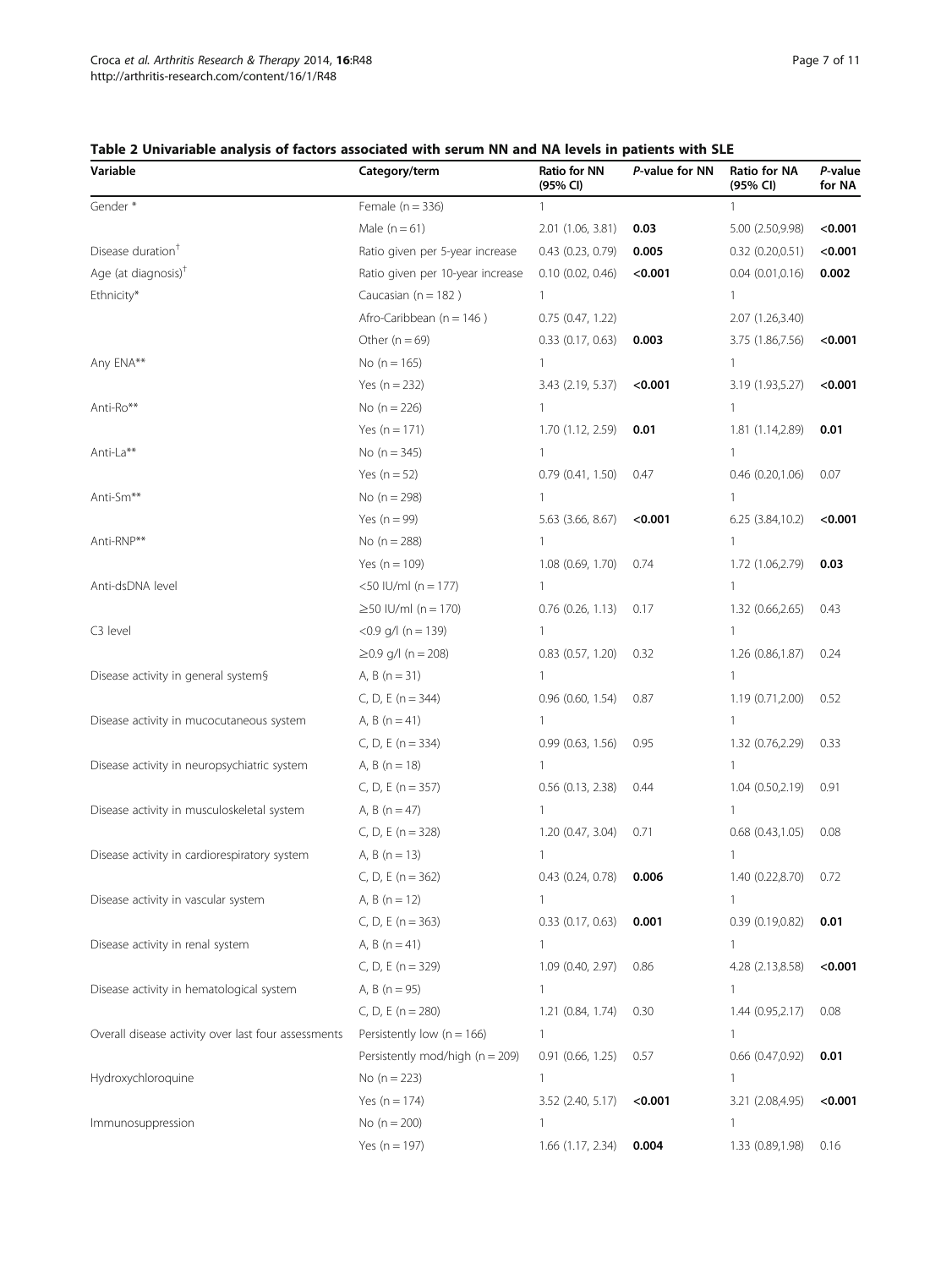| Oral corticosteroids | ≤7.5 mg/day (n = 101)          |                         |         |                      |         |
|----------------------|--------------------------------|-------------------------|---------|----------------------|---------|
|                      | >7.5 mg/day (n = 296)          | $0.81(0.59, 1.13)$ 0.22 |         | 1.00(0.69, 1.44)0.99 |         |
| Albumin              | Ratio given per 5 g/l increase | 1.38(1.20, 1.59)        | < 0.001 | 1.42(1.22, 1.65)     | < 0.001 |

#### <span id="page-7-0"></span>Table 2 Univariable analysis of factors associated with serum NN and NA levels in patients with SLE (Continued)

\*For gender, n values refer to the numbers of samples taken from female and male subjects, rather than the numbers of females and males in the cohort of patients. A similar stipulation applies to ethnicity where n values refer to the number of samples taken from patients of each ethnic group. <sup>†</sup>For the complex associations with disease duration and age, we carried out analysis of both linear and squared terms. The figures in the table refer to linear

terms. The ratios for squared terms for NN are 0.66 (95% CI: 0.51, 0.85) for disease duration and 1.56 (95% CI: 1.20, 2.03) for age. The ratios for squared terms for NA are 0.59 (95% CI: 0.46, 0.75) for disease duration and 1.72 (95% CI: 1.32, 2.24) for age.

\*\*For ENA, anti-Ro, anti-La and anti-Sm we did not have results from the date of every sample but it is assumed that positivity and negativity for these antigens generally remain stable.

§"Disease activity in general system" refers to the BILAG score (A, B, C, D or E) in the General Category of the BILAG index on the day when each sample was taken. The same principle applies to the remaining organ systems listed in the table, which are the eight different categories recorded in BILAG. Bold type indicates statistically significant  $P$ -values ( $P$  <0.05).

comprise about one-third of the total population and have lower disease activity and anti-dsDNA antibody levels and less use of immunosuppressants than the other two-thirds. NN-negative patients are all anti-Sm antibody negative.

Currently, available serum biomarkers for monitoring patients with SLE are antibodies (particularly anti-dsDNA) or markers of immune activation, such as depleted complement levels. Potential new serum biomarkers include pro-inflammatory chemokines [\[16](#page-10-0)]. The ELISA described in our current paper is novel in that, rather than an antibody or cytokine, it measures levels of an antigen, which has been chemically modified in vivo. The critical importance of nucleosomes in the pathogenesis of lupus nephritis has been established by a number of authors. Berden and colleagues showed that nucleosome/anti-nucleosome complexes can cause nephritis in murine models of SLE [\[9,17](#page-10-0)]. The elegant electron microscopy studies of Rekvig's group demonstrated that deposited IgG co-localizes with electron-dense chromatin structures in renal biopsies from human and murine lupus nephritis [\[18,19](#page-10-0)]. More recently, Kanapathipillai et al. showed a direct stimulatory effect of nucleosomes alone (not requiring complexed antibodies) on expression of chemokines by

| Table 3 Multivariable analysis of factors associated with |  |
|-----------------------------------------------------------|--|
| serum NN levels in patients with SLE                      |  |

| Variable                               | Category/term | Ratio (95% CI)        | P-value |
|----------------------------------------|---------------|-----------------------|---------|
| Age (at diagnosis) *                   | Age           | $0.02$ (0.003, 0.11)  | < 0.001 |
|                                        | Age           | 2.12 (1.64, 2.76)     |         |
| Anti-Sm                                | No            |                       |         |
|                                        | Yes           | $6.31$ $(3.39, 11.7)$ | < 0.001 |
| Disease activity<br>in vascular system | A.B           | 1                     |         |
|                                        | C, D, E       | 0.40(0.24, 0.69)      | 0.001   |
| Hydroxychloroquine                     | Nο            |                       |         |
|                                        | Yes           | 1.96 (1.09, 3.53)     | 0.02    |
| Immunosuppression                      | Nο            |                       |         |
|                                        | Yes           | 2.96 (1.97, 4.46)     | <0.001  |

\*Ratio given for 10-year increase. NN, nitrated nucleosomes; SLE, systemic lupus erythematosus.

mesangial cells from NZB/W F1 mice [\[20](#page-10-0)]. There is also evidence that chemical modification of nucleosomes, specifically hyperacetylation, can alter their biological effects in SLE. Dieker et al. demonstrated that samples from 26 of 35 patients with SLE bound more strongly to a triacetylated 22-amino acid peptide from histone H4 than to the non-acetylated version of the same peptide [\[21\]](#page-10-0). Subcutaneous administration of the triacetylated, but not the nonacetylated, peptide accelerated development of proteinuria and increased mortality in MRL/lpr mice [\[21\]](#page-10-0) and this effect was not mediated via an increase in anti-nucleosome antibody levels. In the same paper, this group showed that hyperacetylated nucleosomes stimulated expression of costimulatory molecules and pro-inflammatory cytokines by dendritic cells (DC) from MRL/lpr mice [\[21\]](#page-10-0). However, they

| Table 4 Multivariable analysis of factors associated with |  |
|-----------------------------------------------------------|--|
| serum NA levels in patients with SLE                      |  |

| Variable                            | Category/term                         | Ratio<br>(95% CI)          | P-value |
|-------------------------------------|---------------------------------------|----------------------------|---------|
| Disease duration                    | Ratio given per<br>five-year increase | 2.24(1.55, 3.26)           | < 0.001 |
| Age (at diagnosis) *                | Age                                   | $0.01$ (0.00, 0.04) <0.001 |         |
|                                     | Age <sup>2</sup>                      | 2.58 (1.86, 3.56)          |         |
| Ethnicity                           | Caucasian                             | 1                          |         |
|                                     | Afro-Caribbean                        | 2.99 (1.35,6.65)           |         |
|                                     | Other                                 | 14.9 (5.82, 38.0) <0.001   |         |
| Anti-l a                            | No                                    | 1                          |         |
|                                     | Yes                                   | $0.16$ (0.06, 0.49) <0.001 |         |
| Anti-Sm                             | No.                                   | 1                          |         |
|                                     | Yes                                   | 28.2 (14.4, 55.3) <0.001   |         |
| Disease activity<br>in renal system | A, B                                  | 1                          |         |
|                                     | C, D, E                               | 3.78 (2.07,6.90)           | < 0.001 |
| Immunosuppression                   | Nο                                    | 1                          |         |
|                                     | Yes                                   | 1.45 (1.02, 2.05)          | 0.04    |
| Albumin                             | Ratio per 5 g/l increase              | 1.12 (1.01,1.24)           | 0.03    |

\*Ratio given for a 10-year increase. NA, nitrated albumin; SLE, systemic lupus erythematosus.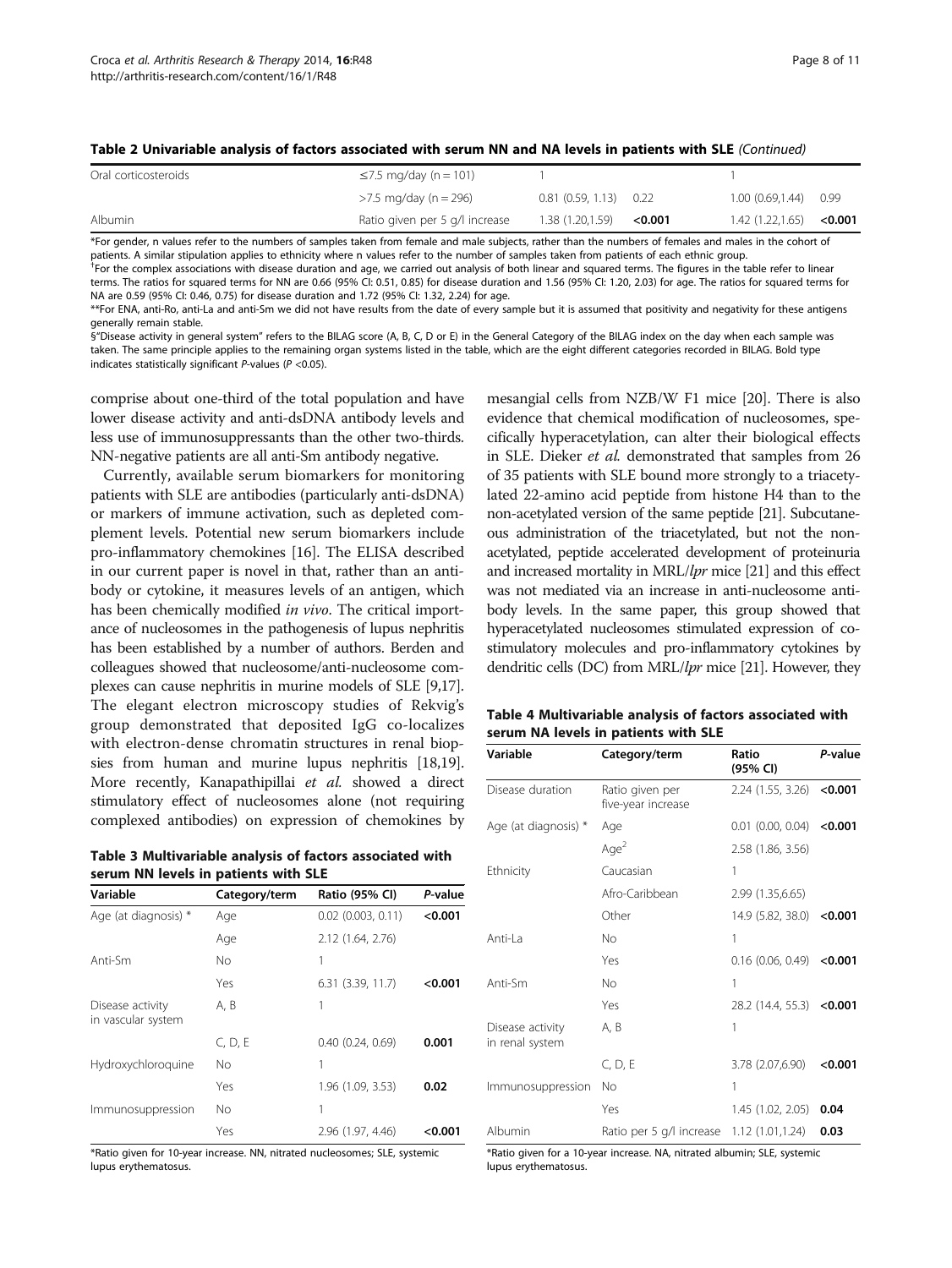| Variable           | Category/term                                          | Ratio (95% CI)      | P-value |
|--------------------|--------------------------------------------------------|---------------------|---------|
| Gender             | Female                                                 |                     |         |
|                    | Male                                                   | 2.83 (1.72, 4.69)   | < 0.001 |
| Disease duration   | Ratio given per 5-year increase                        | $0.87$ (0.78, 0.98) | 0.02    |
| Age (at diagnosis) | Ratio given per 10-year increase                       | 0.59(0.49, 0.72)    | < 0.001 |
| <b>RNP</b>         | <b>No</b>                                              |                     |         |
|                    | Yes                                                    | 0.47(0.32, 0.70)    | < 0.001 |
| dsDNA              | Ratio given per 10-fold increase (1 unit on log scale) | 1.79 (1.40, 2.28)   | < 0.001 |
| C <sub>3</sub>     | Ratio given per 0.1 g/l increase                       | 0.29(0.15, 0.56)    | < 0.001 |
| NN level           | Ratio given per 10-fold increase (1 unit on log scale) | 0.88(0.72,1.07)     | 0.20    |

<span id="page-8-0"></span>Table 5 Multivariable analysis of factors associated with serum anti-nuc levels in patients with SLE

Anti-nuc, Anti-nucleosome antibody; dsDNA, double stranded DNA; RNP, ribonucleoprotein; SLE, systemic lupus erythematosus.

did not measure levels of hyperacetylated nucleosomes in the serum of humans or mice. Our current paper is the first to look specifically at nitration of nucleosomes and the first to measure serum levels of modified nucleosomes in patients with SLE. We found that elevated NN level is itself a specific marker for SLE and is also strongly associated with another SLE-specific biomarker in anti-Sm. Though these are promising findings, limitations of our work include the absence of strong association with overall disease activity and expression of results in terms of binding of our inhouse control serum sample. If NN is to be a useful biomarker in patients with SLE, a more generally applicable standard must be found. In a recently published paper, Pratesi et al. [[22\]](#page-10-0) showed that sera from patients with rheumatoid arthritis, but not from healthy controls or patients with other autoimmune rheumatic diseases, contained antibodies to deiminated histone H4. They postulated that the deiminated H4 autoantigens could derive from neutrophil extracellular traps in these patients. A modification of our NN assay, using anti-citrulline rather than anti-nitrotyrosine as the capture antibody, could potentially be used to detect deiminated histones in the serum of patients with rheumatoid arthritis.

There was a strong association between anti-Sm positivity and nitration in the multivariable analysis of factors associated with NN and NA levels. To our knowledge this association between nitrative stress and anti-Sm positivity has not been described before. The Sm antigen is a complex of ribonucleoproteins in the spliceosome [[23](#page-10-0)]. Anti-Sm antibodies were first recognized in 1966 [\[24\]](#page-10-0), and are highly specific to patients with SLE. Anti-Sm antibodies have been found in lupus nephritis renal biopsies [[25](#page-10-0)]. Some retrospective studies reported associations between anti-Sm positivity and psychosis [\[26\]](#page-10-0) or nephritis [[27](#page-10-0)], while others found no association between anti-Sm antibodies and any clinical outcome [[28](#page-10-0)]. A large Chinese study compared 469 anti-Sm antibody positive and 1,115 anti-Sm antibody negative patients with SLE [[29](#page-10-0)]. The anti-Sm positive patients had higher disease activity, higher anti-dsDNA antibody and lower C3 levels than anti-Sm negative patients. Vasculitis occurred more often in anti-Sm positive than in anti-Sm negative patients (13.7% vs 7.4%,  $P$  <0.05). Our current results show strong associations among NN levels, anti-Sm and vasculitis.

Increased nitration may promote development of anti-Sm antibodies. Experiments on mice transgenic for the rearranged heavy chain variable region genes of a monoclonal anti-Sm antibody [\[30\]](#page-10-0) showed that immature DC carrying surface Sm antigen interacted directly with B cells leading to the production of anti-Sm antibody. These DC obtained Sm antigen partly from apoptotic cell debris, which also contains nucleosomes complexed to the High Mobility Group Box 1 (HMGB1) protein [\[31\]](#page-10-0). HMGB1 can activate DC [[32](#page-10-0)] and also promotes NO production by phagocytes. Thus nucleosome/HMGB1 complexes could stimulate the DC-B cell interaction that leads to anti-Sm antibody production as well as driving NO production. It is not known whether nitration of HMGB1 itself alters its pro-inflammatory properties. However, a recent study [[33](#page-10-0)] has shown that altering the redox state of HMGB1 through the oxidation of free thiol cysteines to form disulfide bonds makes it more pro-inflammatory. If nitration of nucleosome/HMGB1 complexes likewise promotes their proinflammatory properties this would create a potential positive feedback loop, and this is a mechanism that warrants further exploration. It may also be interesting to look at nitration of the Sm antigen.

NA and NN levels were associated with use of immunosuppressants. This association is unlikely to arise simply from the fact that immunosuppressants are used more commonly in highly active disease, because persistent clinical disease activity, anti-dsDNA antibody and C3 levels were not associated with either NA or NN levels. In future studies it may also be interesting to look at correlations with erythrocyte sedimentation rate and/or C-reactive protein but we do not have data on those variables for this study. We collected data on anti-dsDNA and C3 because those biomarkers are more closely associated with flares in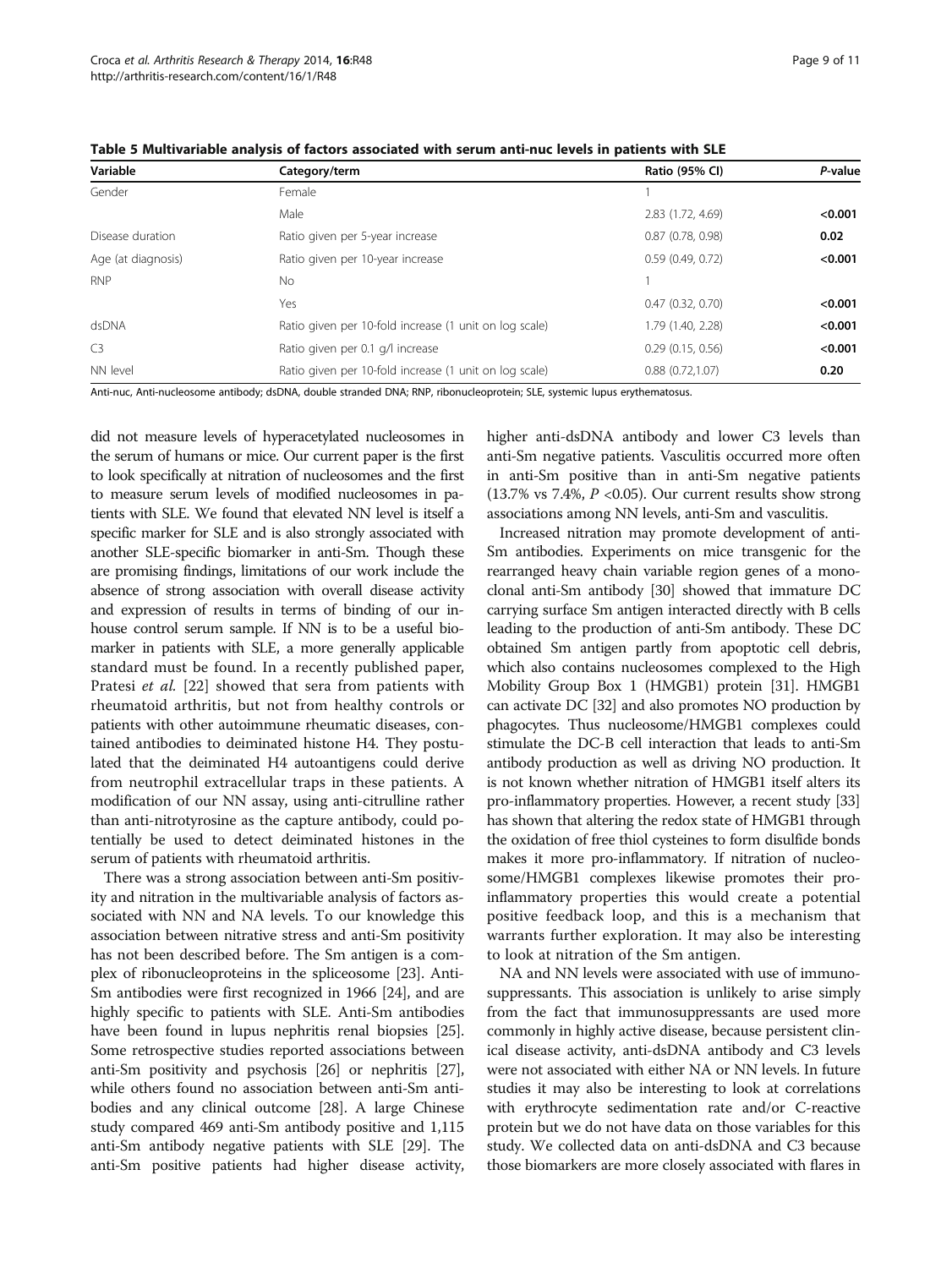<span id="page-9-0"></span>SLE. The drugs themselves could promote nitration, but we know of no evidence supporting this. Cyclosporin can promote tyrosine nitration in endothelial cells [[34](#page-10-0)], but only two samples in this study were from patients taking cyclosporin and both were negative for NN.

A large inception cohort study has shown that 40% of 1,206 patients with SLE suffered from neuropsychiatric symptoms, which were associated with reduced quality of life but that in the majority of cases these were not due to active inflammation and did not require immunosuppression [[35](#page-10-0)]. It is important, however, to identify the subpopulation of patients in whom these symptoms are due to active cerebral SLE. With appropriate treatment, the symptoms are significantly more likely to resolve in those patients compared to patients in whom the symptoms are not due to active SLE [[35](#page-10-0)]. Current imaging techniques and blood tests do not accurately distinguish patients with active neuropsychiatric SLE from those who have neuropsychiatric symptoms not caused by SLE. Our results suggesting that elevated NN levels could potentially be a marker for neuropsychiatric flares are based on results from 11 different patients taken over a 12 year period. Over 70% of the neuropsychiatric manifestations in these patients were headaches and seizures. It is important to extend these results by testing larger numbers of samples from patients with a wider range of neuropsychiatric manifestations.

Vasculitis is a relatively uncommon manifestation of SLE [\[29](#page-10-0)]. In multivariable analysis we found a statistically significant association of high NN (but not NA) with vasculitis based on results from nine different patients over an 11-year period. Review of the medical records showed that all these patients had cutaneous vasculitis at the time of their flares. It is possible that raised NN levels in patients without visible vasculitis may be a marker of subclinical vascular activation. It will, therefore, be interesting to see whether NN levels are associated with objective measures of atherosclerosis, such as carotid ultrasound [2]. This potential association is underlined by the fact that peroxynitrite, a powerful nitrating and oxidizing agent, is generated in atherosclerotic plaques. If such an association exists, then NN levels may be relevant to assessment of CVD risk in patients with SLE.

# Conclusion

By developing a novel assay to measure serum NN levels we have demonstrated that these levels are raised in patients with SLE compared to healthy controls and patients with other autoimmune rheumatic diseases. NN-positivity is strongly linked to anti-Sm antibody positivity and may be a marker for neuropsychiatric flares and vasculitis in patients with SLE. Further studies in larger numbers of patients with these manifestations are required.

#### **Abbreviations**

Anti-dsDNA: Anti-double stranded DNA antibodies; Anti-nuc: Anti-nucleosome antibody; AU: Absorbance units; BILAG: British Isles Lupus Assessment Group index (for measuring disease activity in SLE); BSA-PBST: Bovine serum albumin in PBST; CVD: Cardiovascular disease; DC: Dendritic cells; ELISA: Enzyme-linked immunosorbent assay; HMGB1: High Mobility Group Box 1 protein; HRP: horse radish peroxidase; NA: Nitrated albumin; NN: Nitrated nucleosomes; NO: Nitric oxide; OD: Optical density; OVA-BST: Ovalbumin in PBST; PBS: Phosphate-buffered saline; PBST: PBS-0.1% Tween; SLE: Systemic lupus erythematosus; UCLH: University College London Hospital.

#### Competing interests

The authors have no competing interests.

#### Authors' contributions

YI and AR conceived the idea of the project. YI, CP and KFA developed and optimized the novel nitrated nucleosome assay. SC carried out the experimental work. PB and SC carried out statistical analysis. IG, DI, YI, AR, SC and DL took part in the design of the study and analysis of data. SC and AR wrote the final paper. All authors revised the paper and agreed to the final version.

#### Acknowledgements

This work was funded by LUPUS UK, The Rosetrees Trust and Arthritis Research UK Programme Grant 19423 and supported by the National Institute for Health Research University College London Hospitals Biomedical Research Centre. YI is also supported by Arthritis Research UK Grant 20164. The funders did not have any role in design, collection, analysis or interpretation of data or in writing the paper.

#### Author details

<sup>1</sup> Centre for Rheumatology Research, Division of Medicine, University College London (UCL), 4th Floor, Rayne Institute, 5 University Street, London WC1E 6JF, UK. <sup>2</sup>Joint Research Office, UCL/University College London Hospital (UCLH)/Royal Free Hospital London, London NW3 2QG, UK. <sup>3</sup>Birkbeck University of London, Malet Street, London WC1E 6JF, UK. <sup>4</sup>Arthritis Research UK Centre for Adolescent Rheumatology (UCL/UCLH/Great Ormond Street Hospital), London WC1E 6JF, UK.

#### Received: 30 August 2013 Accepted: 24 January 2014 Published: 7 February 2014

#### References

- 1. Manzi S, Meilahn EN, Rairie JE, Conte CG, Medsger TA Jr, Jansen-McWilliams L, D'Agostino RB, Kuller LH: Age-specific incidence rates of myocardial infarction and angina in women with systemic lupus erythematosus: comparison with the Framingham study. Am J Epidemiol 1997, 145:408-415.
- 2. Roman MJ, Shanker BA, Davis A, Lockshin MD, Sammaritano L, Simantov R, Crow MK, Schwartz JE, Paget SA, Devereux RB, Salmon JE: Prevalence and correlates of accelerated atherosclerosis in systemic lupus erythematosus. N Engl J Med 2003, 349:2399–2406.
- 3. Bruce IN: 'Not only…but also': factors that contribute to accelerated atherosclerosis and premature coronary heart disease in systemic lupus erythematosus. Rheumatology (Oxford) 2005, 44:1492–1502.
- 4. Belmont HM, Levartovsky D, Goel A, Amin A, Giorno R, Rediske J, Skovron ML, Abramson SB: Increased nitric oxide production accompanied by the up-regulation of inducible nitric oxide synthase in vascular endothelium from patients with systemic lupus erythematosus. Arthritis Rheum 1997, 40:1810–1816.
- 5. Oates JC, Christensen EF, Reilly CM, Self SE, Gilkeson GS: Prospective measure of serum 3-nitrotyrosine levels in systemic lupus erythematosus: correlation with disease activity. Proc Assoc Am Physicians 1999, 111:611–621.
- 6. Gilkeson G, Cannon C, Oates J, Reilly C, Goldman D, Petri M: Correlation of serum measures of nitric oxide production with lupus disease activity. J Rheumatol 1999, 26:318–324.
- 7. Munoz LE, Gaipl US, Franz S, Sheriff A, Voll RE, Kalden JR, Herrmann M: SLE-a disease of clearance deficiency? Rheumatology (Oxford) 2005, 44:1101-1107.
- 8. Amoura Z, Piette JC, Chabre H, Cacoub P, Papo T, Wechsler B, Bach JF, Koutouzov S: Circulating plasma levels of nucleosomes in patients with systemic lupus erythematosus: correlation with serum antinucleosome